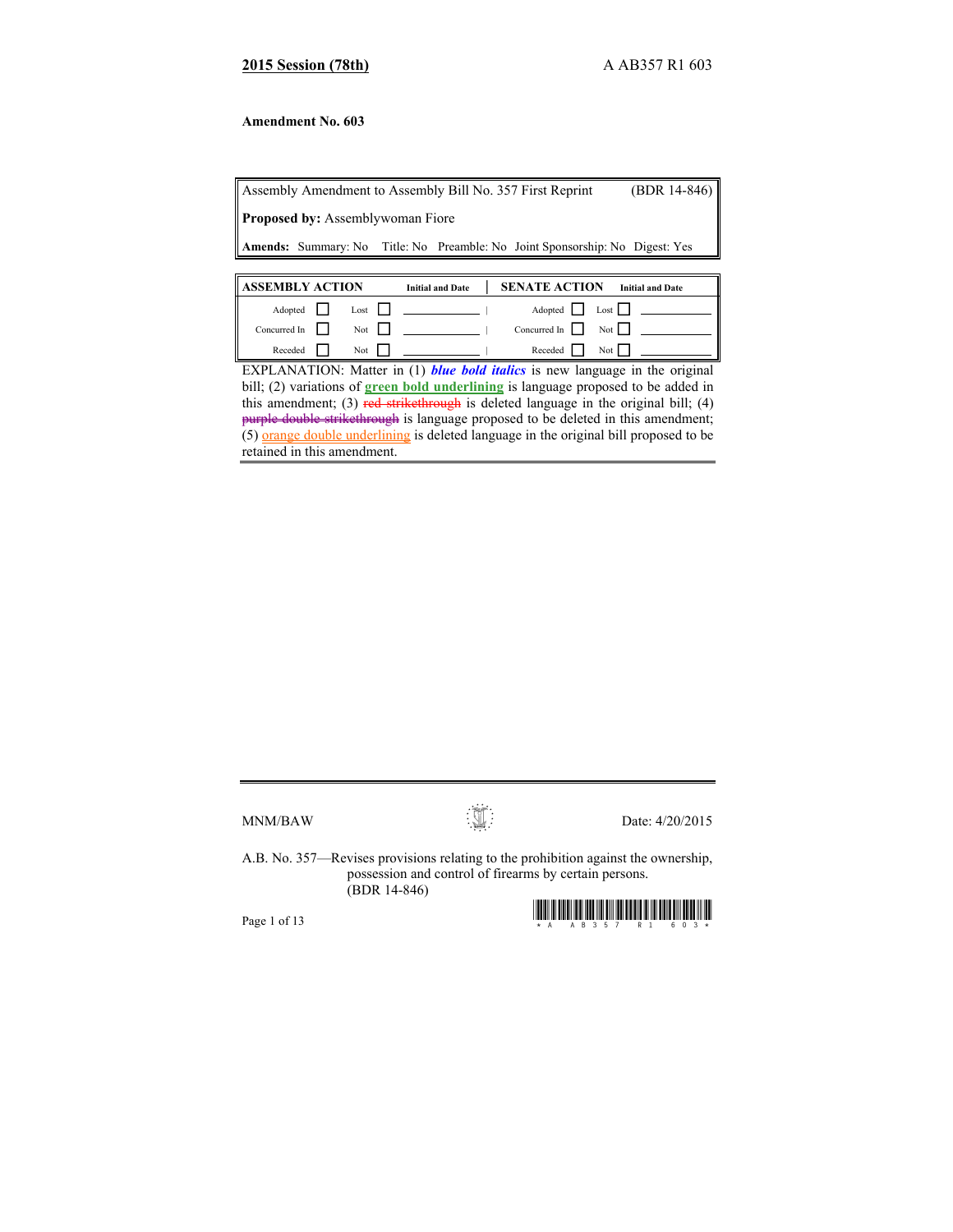ASSEMBLY BILL NO. 357–ASSEMBLYMEN FIORE, ELLISON; DOOLING, JONES, KIRKPATRICK, OHRENSCHALL, SHELTON AND THOMPSON

#### MARCH 17, 2015

#### Referred to Committee on Judiciary

SUMMARY—Revises provisions relating to the prohibition against the ownership, possession and control of firearms by certain persons. (BDR 14-846)

FISCAL NOTE: Effect on Local Government: No. Effect on the State: Yes.

 $\sim$ EXPLANATION – Matter in *bolded italics* is new; matter between brackets **[**omitted material**]** is material to be omitted.

AN ACT relating to criminal procedure; authorizing certain persons who are prohibited from owning, possessing or having under their custody or control any firearm or who have had certain civil rights taken away to petition the court to restore such rights in certain circumstances; authorizing a prosecuting attorney to inquire into, inspect and use as evidence certain sealed records in certain circumstances; adding a person who has been convicted of a misdemeanor crime of domestic violence to the list of persons who are prohibited from owning or having in their possession or under their custody or control any firearm; and providing other matters properly relating thereto.

#### **Legislative Counsel's Digest:**

Existing law prohibits certain persons from owning or having in their possession or under<br>their custody or control any firearm, including a person who has been convicted of a felony in<br>this State or any other state, or in their custody or control any firearm, including a person who has been convicted of a felony in 3 this State or any other state, or in any political subdivision thereof, or of a felony in violation 4 of the laws of the United States of America, unless the person has received a pardon and the 5 pardon does not restrict his or her right to bear arms. (NRS 202.360) **Section 5** of this bill adds to such a list of persons a person who has been convicted in this State or any other state 7 of a misdemeanor crime of domestic violence, as defined in federal law.

8 **Section 2** of this bill establishes a procedure by which a person who: (1) is prohibited 9 from owning or having in his or her possession or under his or her custody or control any<br>10 firearm because the person has been convicted of a felony or a misdemeanor crime of 10 firearm because the person has been convicted of a felony or a misdemeanor crime of domestic violence; or (2) has had his or her civil rights to vote, to serve as a juror in a civil or criminal action and to hold office domestic violence; or  $(2)$  has had his or her civil rights to vote, to serve as a juror in a civil or 12 criminal action and to hold office taken away and has not had all such rights restored, may, after a certain applicable waiting period, petition the district court in the county in which the 13 after a certain applicable waiting period, petition the district court in the county in which the person resides or in which the person was convicted for the restoration of such rights. For a person to be eligible to ha 14 person resides or in which the person was convicted for the restoration of such rights. For a<br>15 person to be eligible to have such rights restored: (1) the person must not currently be serving<br>16 any sentence or facing 17 ineligible to petition to have such rights restored; and (2) if the person is seeking the restoration of his or her firearm rights, the person must not otherwise be prohibited from possessing a firearm under any other a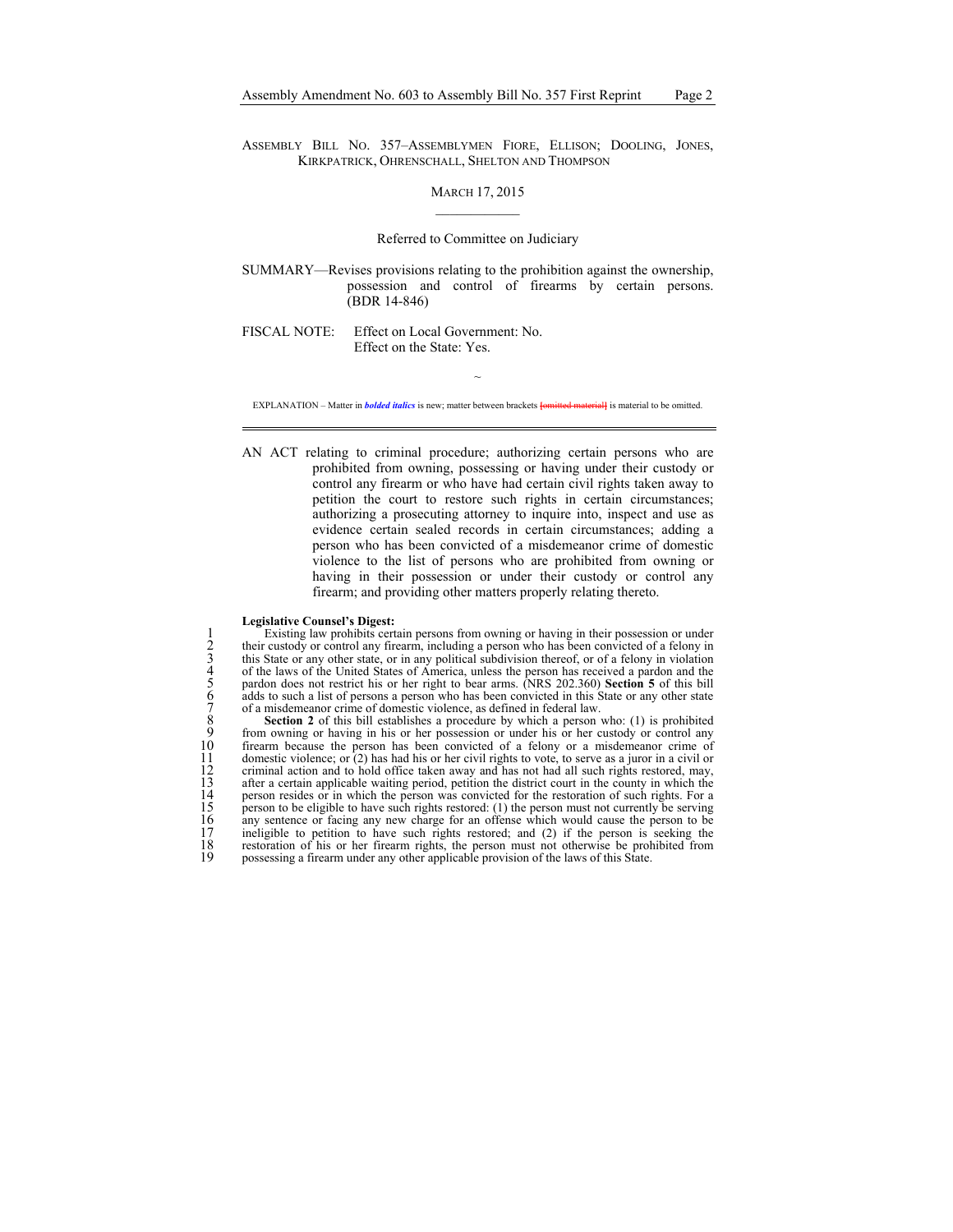21 than 30 days and not later than 120 days after a petition is filed, unless waived by the parties. The court is required to make a decision within 30 days after the hearing on the petition is completed.

20 **Section 2** also requires that a date for a hearing on such a petition be set for not carlier<br>22 the ount is nequired to make a decision within 30 days after the hearing on the petition is<br>20 days after the and 20 days Section 2 additionally requires the court to issue an order restoring a petitioner's civil rights and the right to own, possess and control any firearm if: (1) the petitioner has never been convicted of a misdemeanor crime of domestic violence;  $(2)$  the petitioner has never been convicted of a category A, B or C felony; and  $(3)$  the only category D or E felony for which the person has ever been convicted did not include certain elements. A petitioner who does not meet such criteria but meets certain other criteria must prove to the court by clear and convincing evidence that he or she is rehabilitated and is unlikely to use the restoration of any rights for an unlawful purpose. If the court determines that the petitioner does not satisfy the burden of proof, the court is required to issue an order denying the restoration of such rights 33 and to state the basis for such a denial. **Section 2** further authorizes such a petitioner to reapply for the restoration of such rights not earlier than 1 year after the date the court order is entered. Finally, section 2 **requires a person to accept a copy of a court order restoring a** 36 **person's civil rights or right to own, possess and control any firearm as proof that such**  rights have been restored to the person.

Section 2 also authorizes a person who has lost his or her civil rights as a result of a conviction in another state to petition the district court for the restoration of such rights if the person would otherwise be eligible to petition the district court for the restoration of such rights if the conviction that resulted in the loss of such rights occurred in this State.

42 **Section 11 of this bill requires a person whose right to own, possess and control any**  43 **firearm has been restored pursuant to section 2 to carry on his or her person, any time**  44 **the person is in possession of a firearm, a copy of the court order restoring such a right.** 

**This requirement expires by limitation on July 1, 2017.**<br>46 Existing law authorizes certain persons to inquire in<br>47 have been sealed in certain circumstances. (NRS 179.301<br>48 subject of the records has petitioned to have Existing law authorizes certain persons to inquire into and inspect certain records that have been sealed in certain circumstances. (NRS 179.301) **Section 3** of this bill authorizes a 48 prosecuting attorney to inquire into and inspect certain sealed records if the person who is the subject of the records has petitioned to have his or her right to own, possess and control any firearm restored pursuant to **section 2**. **Section 3** also authorizes a prosecuting attorney to use any such records as evidence during a hearing on such a petition.

## THE PEOPLE OF THE STATE OF NEVADA, REPRESENTED IN SENATE AND ASSEMBLY, DO ENACT AS FOLLOWS:

|     | <b>Section 1.</b> NRS 176A.850 is hereby amended to read as follows:                        |
|-----|---------------------------------------------------------------------------------------------|
|     | $176A.850$ 1. A person who:                                                                 |
|     | (a) Has fulfilled the conditions of probation for the entire period thereof;                |
|     | (b) Is recommended for earlier discharge by the Division; or                                |
|     | (c) Has demonstrated fitness for honorable discharge but because of economic                |
| 6   | hardship, verified by the Division, has been unable to make restitution as ordered          |
|     | by the court.                                                                               |
| -8  | $\rightarrow$ may be granted an honorable discharge from probation by order of the court.   |
| - 9 | 2. Any amount of restitution remaining unpaid constitutes a civil liability                 |
| 10  | arising upon the date of discharge.                                                         |
| 11  | 3. Except as otherwise provided in subsection $4\frac{11}{11}$ and section 2 of this act, a |
| 12  | person who has been honorably discharged from probation:                                    |
| 13  | (a) Is free from the terms and conditions of probation.                                     |
| 14  | (b) Is immediately restored to the following civil rights:                                  |
| 15  | $(1)$ The right to vote; and                                                                |
| 16  | $(2)$ The right to serve as a juror in a civil action                                       |

16 (2) The right to serve as a juror in a civil action.<br>17 (c) Four years after the date of honorable discharge 17 (c) Four years after the date of honorable discharge from probation, is restored to the right to hold office.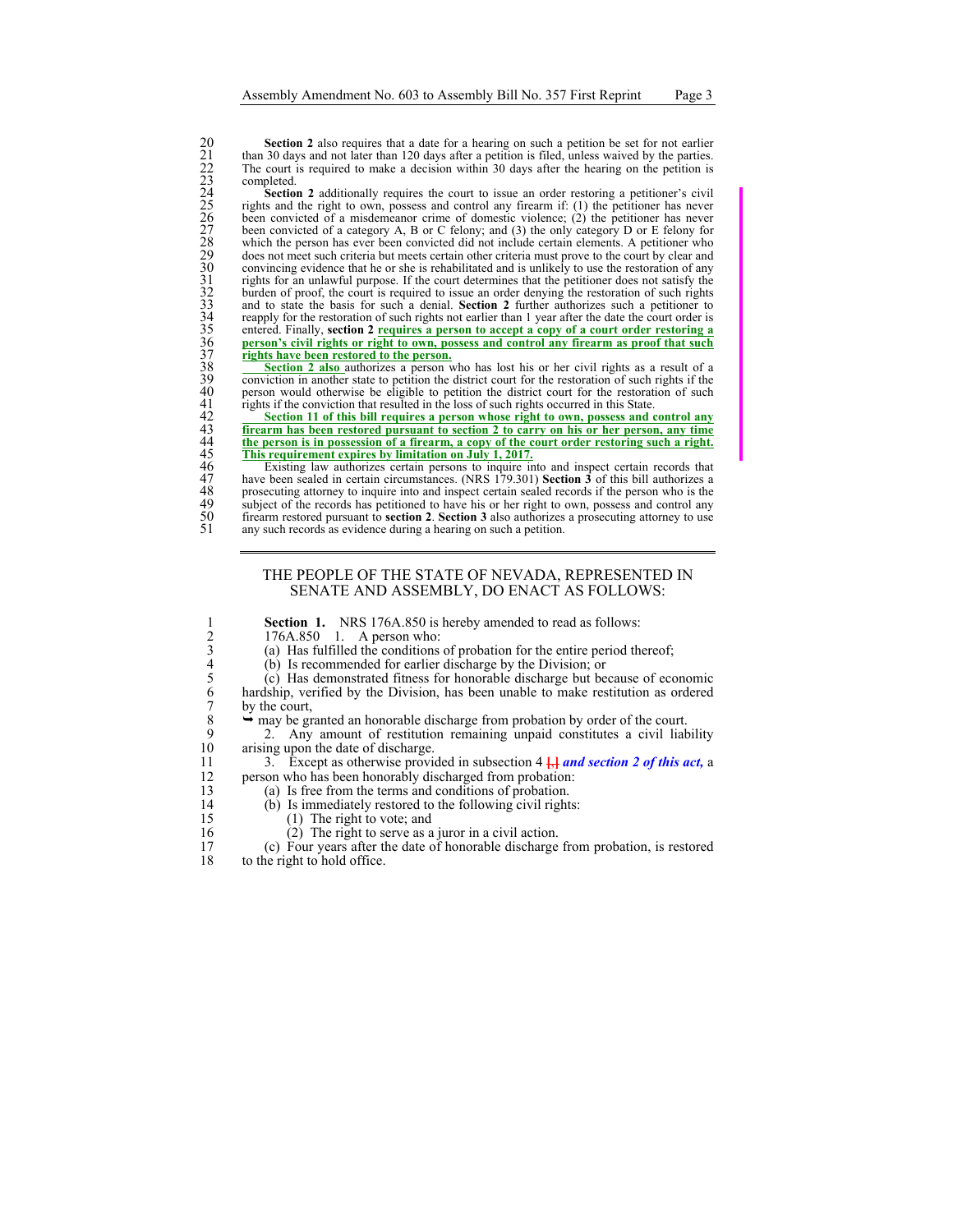1 (d) Six years after the date of honorable discharge from probation, is restored<br>
2 to the right to serve as a juror in a criminal action.<br>
2 (e) If the person meets the requirements of NRS 179.245, may apply to the<br>
2 co to the right to serve as a juror in a criminal action.

3 (e) If the person meets the requirements of NRS 179.245, may apply to the court for the sealing of records relating to the conviction.

5 (f) Must be informed of the provisions of this section and NRS 179.245 in the person's probation papers.

7 (g) Is exempt from the requirements of chapter 179C of NRS, but is not exempt from the requirements of chapter 179D of NRS. 8 exempt from the requirements of chapter 179D of NRS.<br>9 (b) Shall disclose the conviction to a gaming estable

9 (h) Shall disclose the conviction to a gaming establishment and to the State and its agencies, departments, boards, commissions and political subdivisions, if 11 required in an application for employment, license or other permit. As used in this 12 paragraph, "establishment" has the meaning ascribed to it in NRS 463.0148.<br>13 (i) Except as otherwise provided in paragraph (h), need not discle

13 (i) Except as otherwise provided in paragraph (h), need not disclose the 14 conviction to an employer or prospective employer.<br>15 4 Except as otherwise provided in this subset

15 4. Except as otherwise provided in this subsection, the civil rights set forth in 16 subsection 3 are not restored to a person honorably discharged from probation if the person has previously been convicted in this State: person has previously been convicted in this State:

18 (a) Of a category A felony.<br>19 (b) Of an offense that would 19 (b) Of an offense that would constitute a category A felony if committed as of the date of the honorable discharge from probation. the date of the honorable discharge from probation.

21 (c) Of a category B felony involving the use of force or violence that resulted in substantial bodily harm to the victim. 22 in substantial bodily harm to the victim.<br>23 (d) Of an offense involving the

23 (d) Of an offense involving the use of force or violence that resulted in 24 substantial bodily harm to the victim and that would constitute a category B felony<br>25 if committed as of the date of honorable discharge from probation. 25 if committed as of the date of honorable discharge from probation.<br>26 (e) Two or more times of a felony, unless a felony for which

26 (e) Two or more times of a felony, unless a felony for which the person has 27 been convicted arose out of the same act, transaction or occurrence as another felony, in which case the convictions for those felonies shall be deemed to 28 felony, in which case the convictions for those felonies shall be deemed to constitute a single conviction for the purposes of this paragraph. 29 constitute a single conviction for the purposes of this paragraph.<br>  $30 \rightarrow A$  person described in this subsection may petition a

 $30 \rightarrow A$  person described in this subsection may petition a court of competent jurisdiction for an order granting the restoration of civil rights as set forth in 31 jurisdiction for an order granting the restoration of civil rights as set forth in  $32$  subsection 3.<br>33 5. The

33 5. The prior conviction of a person who has been honorably discharged from<br>34 probation may be used for purposes of impeachment. In any subsequent prosecution 34 probation may be used for purposes of impeachment. In any subsequent prosecution 35 of the person, the prior conviction may be pleaded and proved if otherwise 36 admissible.<br>37 6. Exc

37 6. Except for a person subject to the limitations set forth in subsection 4, upon 38 honorable discharge from probation, the person so discharged must be given an 39 official document which provides:<br>40 (a) That the person has receive

40 (a) That the person has received an honorable discharge from probation;<br>41 (b) That the person has been restored to his or her civil rights to vote

41 (b) That the person has been restored to his or her civil rights to vote and to serve as a juror in a civil action as of the date of honorable discharge from 42 serve as a juror in a civil action as of the date of honorable discharge from probation;

44 (c) The date on which the person's civil right to hold office will be restored 45 pursuant to paragraph (c) of subsection 3; and

46 (d) The date on which the person's civil right to serve as a juror in a criminal 47 action will be restored pursuant to paragraph (d) of subsection 3.<br>48 7. Subject to the limitations set forth in subsection 4, a pe

48 7. Subject to the limitations set forth in subsection 4, a person who has been<br>49 honorably discharged from probation in this State or elsewhere and whose official honorably discharged from probation in this State or elsewhere and whose official 50 documentation of honorable discharge from probation is lost, damaged or destroyed<br>51 may file a written request with a court of competent jurisdiction to restore the 51 may file a written request with a court of competent jurisdiction to restore the person's civil rights pursuant to this section. Upon verification that the person has 52 person's civil rights pursuant to this section. Upon verification that the person has been honorably discharged from probation and is eligible to be restored to the civil been honorably discharged from probation and is eligible to be restored to the civil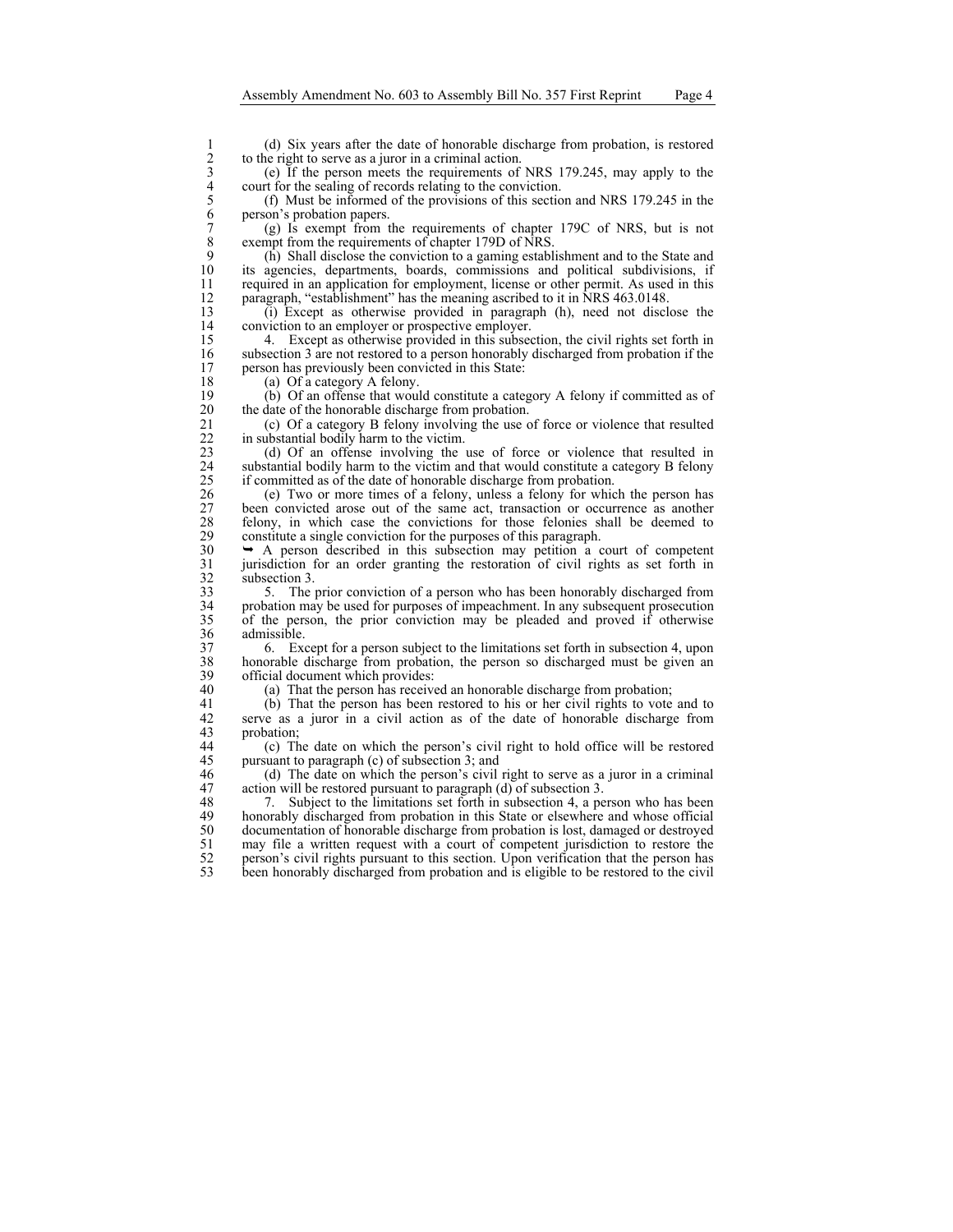1 rights set forth in subsection 3, the court shall issue an order restoring the person to<br>
2 the civil rights set forth in subsection 3. A person must not be required to pay a fee<br>
8. A person who has been honorably disch the civil rights set forth in subsection 3. A person must not be required to pay a fee to receive such an order.

8. A person who has been honorably discharged from probation in this State or elsewhere may present:

(a) Official documentation of honorable discharge from probation, if it 7 contains the provisions set forth in subsection 6; or 8 (b) A court order restoring the person's civil rig

8 (b) A court order restoring the person's civil rights,<br>9  $\rightarrow$  as proof that the person has been restored to the

9  $\rightarrow$  as proof that the person has been restored to the civil rights set forth in subsection 3. subsection 3.

**Sec. 2.** Chapter 179 of NRS is hereby amended by adding thereto a new 12 section to read as follows:<br>13  $\frac{1}{2}$   $\frac{1}{2}$   $\frac{1}{2}$   $\frac{1}{2}$   $\frac{1}{2}$   $\frac{1}{2}$   $\frac{1}{2}$   $\frac{1}{2}$   $\frac{1}{2}$   $\frac{1}{2}$   $\frac{1}{2}$   $\frac{1}{2}$   $\frac{1}{2}$   $\frac{1}{2}$   $\frac{1}{2}$   $\frac{1}{2}$   $\frac{1}{2}$   $\frac{1}{2}$   $\frac{1}{2$ 

*1. If a person is prohibited pursuant to paragraph (a) of NRS 202.360 from owning or having in his or her possession or under his or her custody or control*  any firearm because the person has been convicted of a felony or a misdemeanor *crime of domestic violence, or if the person has had his or her civil rights to vote,*  to serve as a juror in a civil or criminal action and to hold office taken away and *all such civil rights have not been restored, the person may, after the applicable waiting period set forth in subsection 2, petition the district court in the county in which the person resides or in which the person was convicted for the restoration of his or her right to own or have in his or her possession or under his or her custody or control any firearm and the restoration of his or her civil rights if the*   $person:$ 

*(a) Is not currently serving any sentence or facing any new charge for an offense which would cause the person to be ineligible to petition to have such rights restored; and* 

*(b) If the person is seeking the restoration of the right to own or have in his or her possession or under his or her custody or control any firearm, is not otherwise prohibited from possessing a firearm under any other applicable provision of the laws of this State.* 

*2. A person may petition the district court pursuant to subsection 1:* 

*(a) One day after the completion of the person's sentence for an offense described in subparagraph (3) if:* 

*(1) The person has never been convicted of a misdemeanor crime of domestic violence;* 

*(2) The person has never been convicted of a category A, B or C felony; and* 

*(3) The only category D or E felony for which the person has ever been*   $\emph{convicted}$  is a category  $\emph{D}$  or  $\emph{E}$  felony that did not include as an element of the *offense:* 

*(I) An attempt, threat or conspiracy to commit an act of violence against another person;* 

*(II) An act of intentional violence against another person; or* 

*(III) The intentional use of a deadly weapon.* 

*(b) Two years after the completion of the person's sentence for an offense described in subparagraph (3) if the person:* 

*(1) Has never been convicted of a misdemeanor crime of domestic violence;* 

*(2) Has never been convicted of a category A, B, D or E felony; and* 

*(3) The only category C felony for which the person has ever been convicted is a category C felony that did not include as an element of the offense:* 

*(I) An attempt, threat or conspiracy to commit an act of violence against another person;*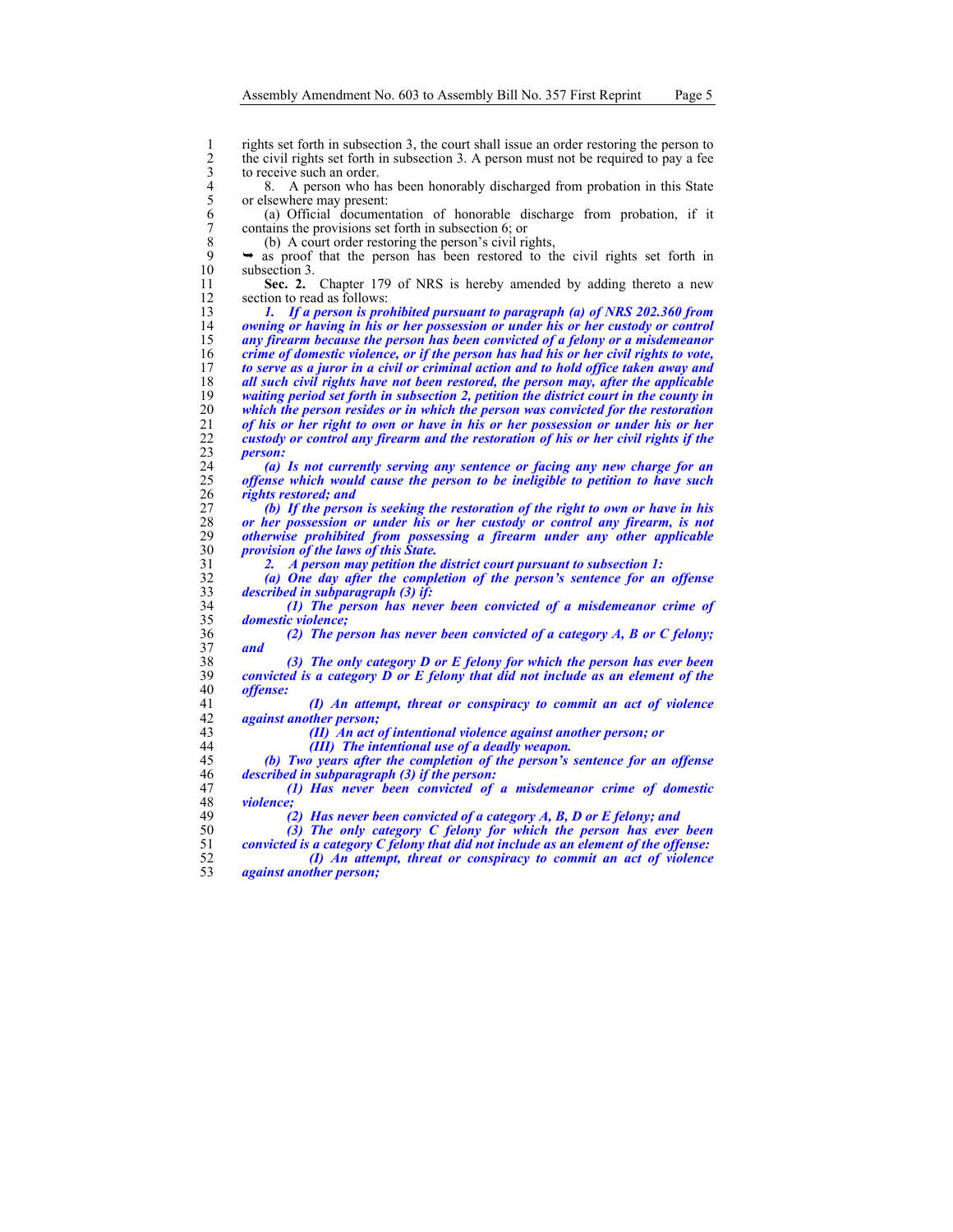$\frac{10}{11}$ 

*bodily harm.* 

20<br>
21<br>
22<br>
23<br>
24<br>
25<br>
26<br>
27<br>
28<br>
29<br>
30

*violence.* 

| 1              | (II) An act of intentional violence against another person; or                                                     |
|----------------|--------------------------------------------------------------------------------------------------------------------|
| $\overline{c}$ | (III) The intentional use of a deadly weapon.                                                                      |
| $\mathfrak{Z}$ | (c) Six years after the most recent completion of the person's sentence for an                                     |
| $\overline{4}$ | <i>offense described in this paragraph if the person:</i>                                                          |
| 5              | (1) Has never been convicted of a category $A$ felony or a category $B_1, C_2$                                     |
| 6              | <b>D</b> or E felony <b>H</b> that involved the intentional use of a deadly weapon with the                        |
| $\sqrt{ }$     | <b>intent to cause substantial bodily harm; and</b>                                                                |
| 8              | (2) Has been convicted:                                                                                            |
| 9              | (I) Not more than once for a misdemeanor crime of domestic                                                         |
| 10             | <i>violence: or</i>                                                                                                |
| 11             | (II) Of more than one category $\underline{B, C, D}$ or E felony that did not                                      |
| 12             | involve the intentional use of a deadly weapon with the intent to cause substantial                                |
| 13             | bodily harm.                                                                                                       |
| 14             | A petition filed pursuant to subsection 2 must:<br>3.                                                              |
| 15             | (a) Describe the rights for which restoration is being sought.                                                     |
| 16             | (b) Provide the date of any previous petition filed pursuant to this section and                                   |
| 17             | <i>the date the court denied the restoration of any rights.</i>                                                    |
| 18             | (c) Be accompanied by the petitioner's current, verified record of criminal                                        |
| 19<br>20       | history from the Central Repository for Nevada Records of Criminal History.                                        |
| 21             | (d) Contain the following information:                                                                             |
| 22             | (1) The petitioner's full legal name.<br>(2) Each alias that the petitioner has used or under which the petitioner |
| 23             | may have been known.                                                                                               |
| 24             | (3) The petitioner's date of birth.                                                                                |
| 25             | (4) The petitioner's driver's license number.                                                                      |
| 26             | (5) The petitioner's current residential address.                                                                  |
| 27             | (6) Each residential address of the petitioner during the 10 years                                                 |
| 28             | preceding the filing of the petition.                                                                              |
| 29             | (7) For each criminal conviction of the petitioner:                                                                |
| 30             | (I) The arresting agency;                                                                                          |
| 31             | (II) The date of arrest;                                                                                           |
| 32             | (III) The charges that were filed against the petitioner;                                                          |
| 33             | (IV) Whether the offense committed was a misdemeanor or felony,                                                    |
| 34             | and if a felony, whether the offense was a category $A, B, C, D$ or $E$ felony;                                    |
| 35             | $(V)$ The sentencing court;                                                                                        |
| 36             | (VI) The case number;                                                                                              |
| 37             | (VII) The date of the final disposition of the case;                                                               |
| 38             | (VIII) The sentence imposed upon the petitioner; and                                                               |
| 39             | (IX) The date on which the petitioner completed the sentence.                                                      |
| 40             | Upon receiving a petition from a petitioner who meets the requirements<br>4.                                       |
| 41             | of this section, the court shall, at least 30 days before the hearing scheduled                                    |
| 42             | pursuant to subsection 5, notify the district attorney for the county in which the                                 |
| 43             | court is located and the district attorney for each county in which the petitioner                                 |
| 44             | was convicted of an applicable felony or misdemeanor crime of domestic                                             |
| 45             | <i>violence.</i>                                                                                                   |
| 46             | Unless waived by the consent of both the petitioner and the district<br>5.                                         |
| 47             | attorney for the county in which the petition is filed, a date for a hearing on the                                |
| 48             | petition must be set for not earlier than 30 days and not later than 120 days after                                |
| 49             | a petition complying with the requirements of subsection 3 is filed. The court may                                 |
| 50             | consider any relevant evidence at the hearing on the petition, including, without                                  |

*limitation, oral testimony, declarations, affidavits and police reports. The court shall issue its decision within 30 days after the hearing on the petition is completed.*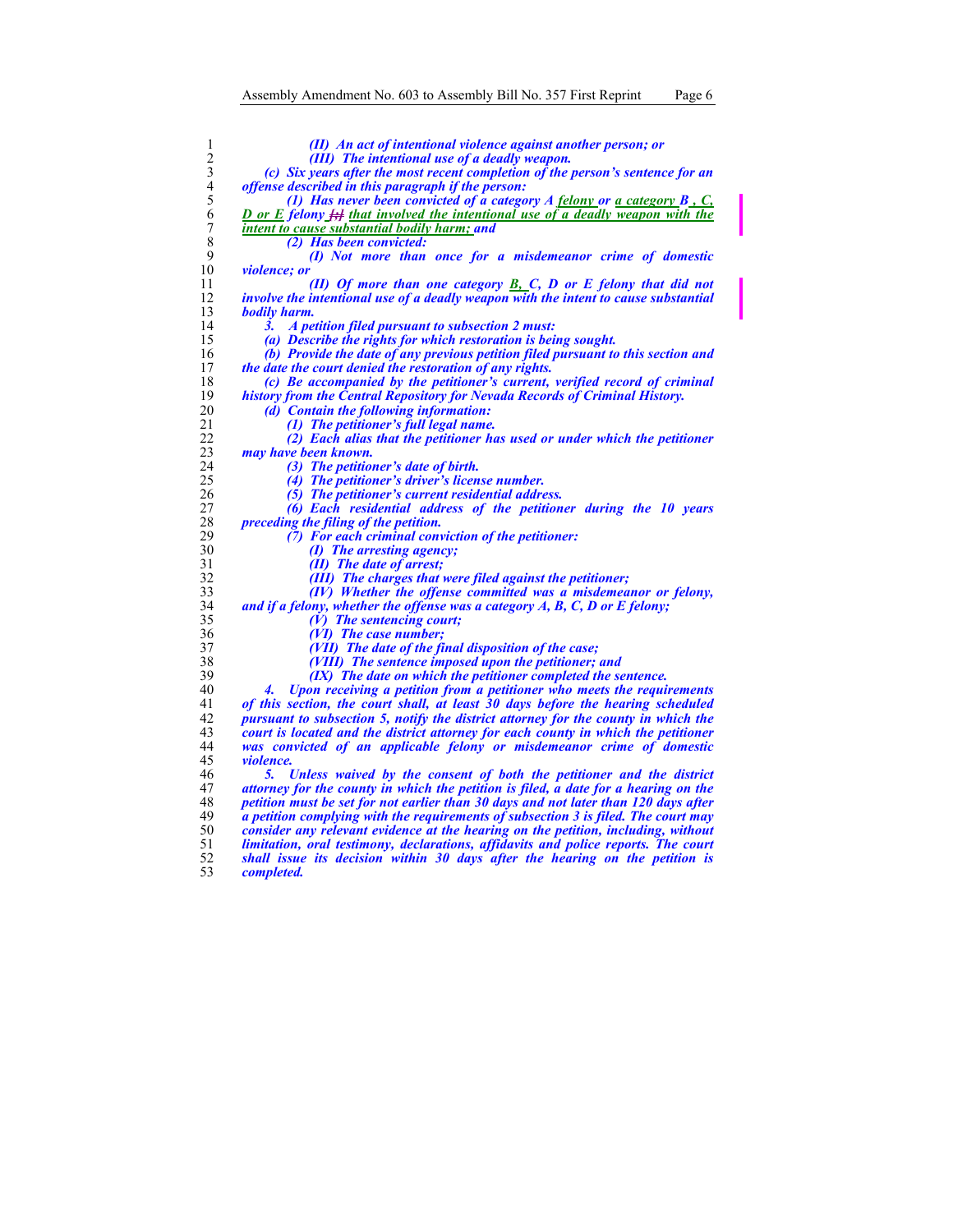2 *pursuant to:* 

**6.** If a petitioner petitions the court for the restoration of his or her rights<br>2 *f gursuant to:*<br>3 *f d Paragraph (a) of subsection 2, the court shall, upon verifying that the*<br>*petitioner is eligible to ha (a) Paragraph (a) of subsection 2, the court shall, upon verifying that the petitioner is eligible to have his or her rights restored, issue an order setting forth the restoration of the petitioner's right to own or have in his or her possession or under his or her custody or control any firearm and the petitioner's civil rights to vote, to serve as a juror in a civil or criminal action and to hold office.* 

*(b) Paragraph (b) or (c) of subsection 2, the court shall, if it determines that the petitioner proves by clear and convincing evidence that he or she is rehabilitated and is unlikely to use the restoration of any rights for an unlawful purpose, issue an order setting forth which rights are restored.* 

12 → *A copy of any order issued pursuant to this subsection must be provided to the peritioner and the Department of Public Safety. A person shall accept a copy of petitioner and the Department of Public Safety. A person shall accept a copy of any such order as proof that a person has had his or her right to own or have in his or her possession or under his or her custody or control any firearm or his or her civil rights to vote, to serve as a juror in a civil or criminal action and to hold* of *office restored pursuant to this section*. **office restored pursuant to this section.**<br>18 7. If the court determines that a

*7. If the court determines that a petitioner who petitioned the court for the restoration of his or her rights pursuant to paragraph (b) or (c) of subsection 2 does not prove by clear and convincing evidence that he or she is rehabilitated and is unlikely to use the restoration of any rights for an unlawful purpose, the court shall issue an order denying the restoration of the petitioner's rights and*  shall state the basis for such a denial. A petitioner who is denied the restoration *of rights pursuant to this subsection may reapply for the restoration of such rights not earlier than 1 year after the date the court order is entered.* 

*8. A person who has lost his or her civil rights to vote, to serve as a juror in a civil or criminal action and to hold office as a result of a conviction in another state may petition the district court for the restoration of such civil rights pursuant to this section if the person would otherwise be eligible to petition the district court for the restoration of such civil rights pursuant to this section if the conviction that resulted in the loss of such civil rights occurred in this State.* 

32 *9. As used in this section, "misdemeanor crime of domestic violence" has*  33 *the meaning ascribed to it in 18 U.S.C. § 921(a)(33).* 

Sec. 3. NRS 179.301 is hereby amended to read as follows:<br>179.301 1. The State Gaming Control Board and the 35 179.301 1. The State Gaming Control Board and the Nevada Gaming 36 Commission and their employees, agents and representatives may inquire into and inspect any records sealed pursuant to NRS 179.245 or 179.255, if the event or 37 inspect any records sealed pursuant to NRS 179.245 or 179.255, if the event or conviction was related to gaming, to determine the suitability or qualifications of 38 conviction was related to gaming, to determine the suitability or qualifications of any person to hold a state gaming license, manufacturer's, seller's or distributor's any person to hold a state gaming license, manufacturer's, seller's or distributor's 40 license or registration as a gaming employee pursuant to chapter 463 of NRS. 41 Events and convictions, if any, which are the subject of an order sealing records:

42 (a) May form the basis for recommendation, denial or revocation of those licenses.

44 (b) Must not form the basis for denial or rejection of a gaming work permit 45 unless the event or conviction relates to the applicant's suitability or qualifications 46 to hold the work permit.

47 2. A prosecuting attorney may inquire into and inspect any records sealed pursuant to NRS 179.245 or 179.255 if: 48 pursuant to NRS 179.245 or 179.255 if:<br>49 (a) The records relate to a violation

(a) The records relate to a violation or alleged violation of NRS 202.575; and

50 (b) The person who is the subject of the records has been arrested or issued a citation for violating NRS 202.575. citation for violating NRS 202.575.

52 3. *A prosecuting attorney may:*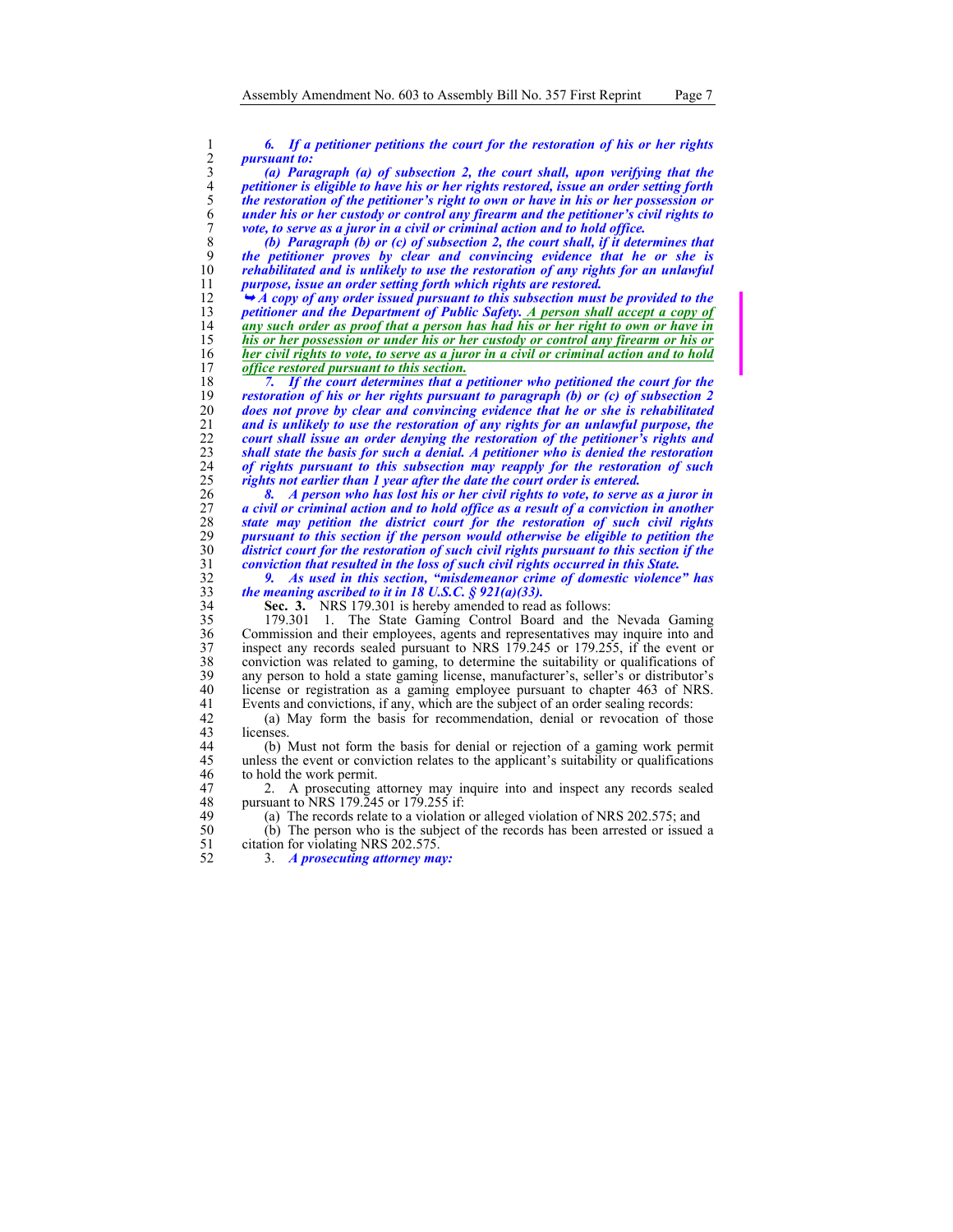# (a) Inquire into and inspect any records sealed pursuant to NRS 179.245 or 179.255 if the person who is the subject of the records has petitioned to have his or her right to own or have in his or her possession or under hi 2 *179.255 if the person who is the subject of the records has petitioned to have his*  3 *or her right to own or have in his or her possession or under his or her control or*  4 *custody any firearm pursuant to section 2 of this act; and*

5 *(b) Use any such records as evidence during a hearing on the petition.* 

6 *4.* The Central Repository for Nevada Records of Criminal History and its 7 employees may inquire into and inspect any records sealed pursuant to NRS<br>8 179.245 or 179.255 that constitute information relating to sexual offenses, and may 8 179.245 or 179.255 that constitute information relating to sexual offenses, and may<br>9 notify employers of the information in accordance with NRS 179A.180 to 9 notify employers of the information in accordance with NRS 179A.180 to  $179A.240$ , inclusive.

11 **[**4.**]** *5.* Records which have been sealed pursuant to NRS 179.245 or 179.255 12 and which are retained in the statewide registry established pursuant to NRS<br>13 179B.200 may be inspected pursuant to chapter 179B of NRS by an officer or 13 179B.200 may be inspected pursuant to chapter 179B of NRS by an officer or 14 employee of the Central Repository for Nevada Records of Criminal History or a<br>15 law enforcement officer in the regular course of his or her duties. 15 law enforcement officer in the regular course of his or her duties.<br>16 <del>15.1</del> 6. The State Board of Pardons Commissioners are

16 **[5.] 6.** The State Board of Pardons Commissioners and its agents and representatives may inquire into and inspect any records sealed pursuant to NRS 17 representatives may inquire into and inspect any records sealed pursuant to NRS<br>18 179.245 or 179.255 if the person who is the subject of the records has applied for a 18 179.245 or 179.255 if the person who is the subject of the records has applied for a pardon from the Board. 19 pardon from the Board.<br>20  $\overline{6}$   $\overline{10}$  7. As used in

20 **[6.]** 7. As used in this section:<br>21 **(a)** "Information relating to sexu 21 (a) "Information relating to sexual offenses" means information contained in or concerning a record relating in any way to a sexual offense. 22 concerning a record relating in any way to a sexual offense.<br>
23 (b) "Sexual offense" has the meaning ascribed to it in N

23 (b) "Sexual offense" has the meaning ascribed to it in NRS 179A.073.

24 **Sec. 4.** NRS 6.010 is hereby amended to read as follows:<br>25 6.010 Except as otherwise provided in this section, every 25 6.010 Except as otherwise provided in this section, every qualified elector of the State, whether registered or not, who has sufficient knowledge of the English 26 the State, whether registered or not, who has sufficient knowledge of the English 27 language, and who has not been convicted of treason, a felony, or other infamous crime, and who is not rendered incapable by reason of physical or mental infirmity, 28 crime, and who is not rendered incapable by reason of physical or mental infirmity,<br>29 is a qualified juror of the county in which the person resides. A person who has 29 is a qualified juror of the county in which the person resides. A person who has been convicted of a felony is not a qualified juror of the county in which the person 30 been convicted of a felony is not a qualified juror of the county in which the person<br>31 resides until the person's civil right to serve as a juror has been restored pursuant to 31 resides until the person's civil right to serve as a juror has been restored pursuant to  $NRS$  176A.850, 179.285, 213.090, 213.155 or 213.157  $\frac{1}{10}$  or section 2 of this act. 32 NRS 176A.850, 179.285, 213.090, 213.155 or 213.157 **[**.**]** *or section 2 of this act.*

33 **Sec. 5.** NRS 202.360 is hereby amended to read as follows:

34 202.360 1. A person shall not own or have in his or her possession or under 35 his or her custody or control any firearm if the person:

36 (a) Has been convicted of a felony in this *State* or any other state, or in any 37 political subdivision thereof, or of a felony in violation of the laws of the United States of America, unless the person Heash : 38 States of America, unless the person  $\frac{\text{[has]}}{\text{[has]}}$ :<br>39 (1) **Has** received a pardon and the

39 *(1) Has* received a pardon and the pardon does not restrict his or her right 40 to bear arms; *or* 

41 *(2) Has had his or her right to own or have in his or her possession or*  42 *under his or her custody or control any firearm restored pursuant to section 2 of this act;* 

44 (b) *Has been convicted in this State or any other state of a misdemeanor crime of domestic violence as defined in 18 U.S.C. § 921(a)(33), unless the person has had his or her right to own or have in his or her possession or under his or her custody or control any firearm restored pursuant to section 2 of this act;* $\frac{48}{100}$  **(c) Is a fugitive from justice; or** 

48 *(c)* Is a fugitive from justice; or<br>49 **(d)** Is an unlawful user of.

**[(e)]** (d) Is an unlawful user of, or addicted to, any controlled substance.

 $50 \rightarrow A$  person who violates the provisions of this subsection is guilty of a category B felony and shall be punished by imprisonment in the state prison for a minimum  $51$  felony and shall be punished by imprisonment in the state prison for a minimum  $52$  term of not less than 1 year and a maximum term of not more than 6 years, and may 52 term of not less than  $\overline{1}$  year and a maximum term of not more than 6 years, and may be further punished by a fine of not more than \$5.000. be further punished by a fine of not more than \$5,000.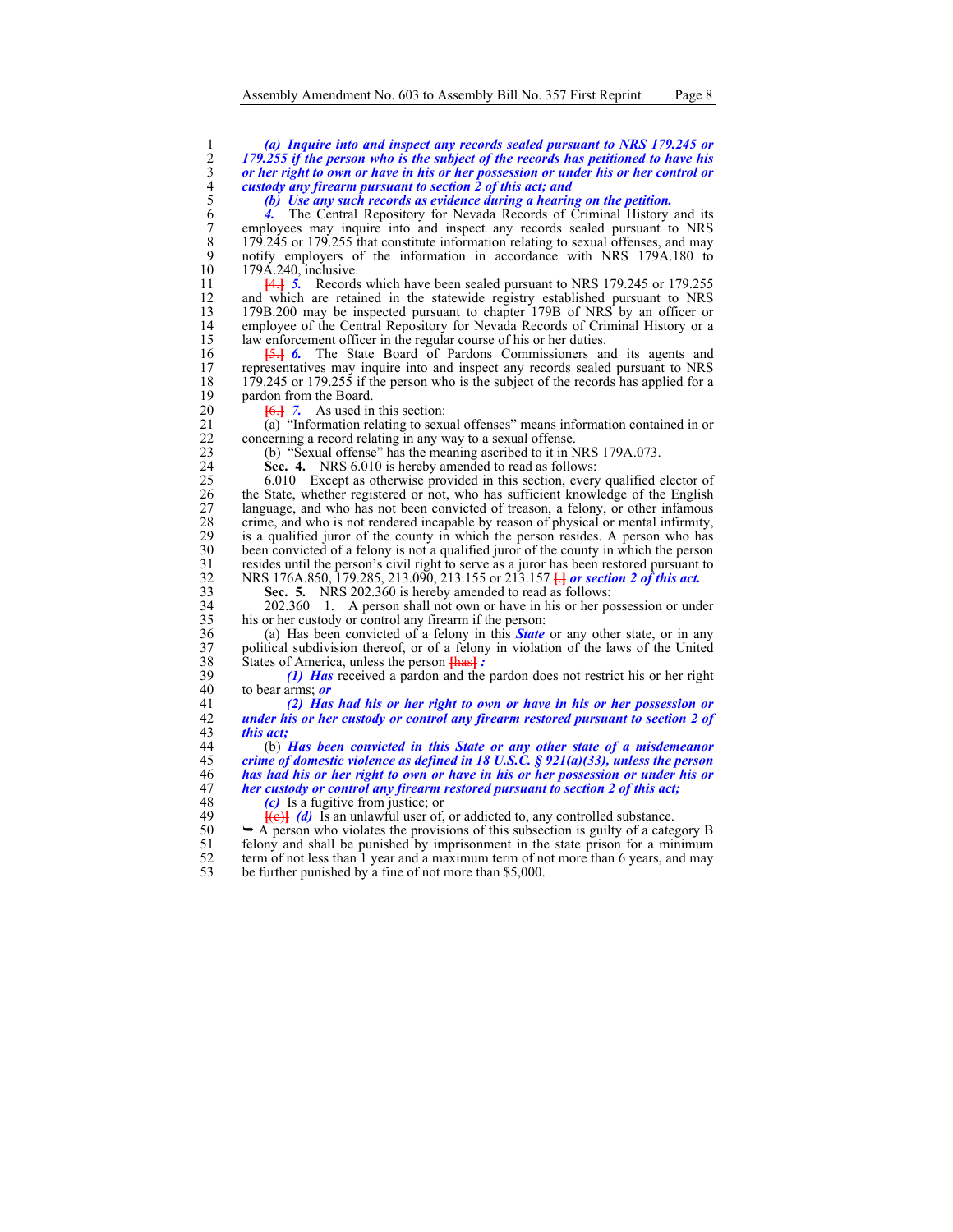2 2. A person shall not own or have in his or her possession or under his or her custody or control any firearm if the person:<br>
3 (a) Has been adjudicated as mentally ill or has been committed to any mental health facility custody or control any firearm if the person:

3 (a) Has been adjudicated as mentally ill or has been committed to any mental 4 health facility; or<br>5 (b) Is illegall

5 (b) Is illegally or unlawfully in the United States.<br>6  $\rightarrow$  A person who violates the provisions of this subset  $6 \rightarrow A$  person who violates the provisions of this subsection is guilty of a category D felony and shall be punished as provided in NRS 193.130. 7 felony and shall be punished as provided in NRS 193.130.<br>3. As used in this section:

8 3. As used in this section:<br>9 (a) "Controlled substance" 9 (a) "Controlled substance" has the meaning ascribed to it in 21 U.S.C. § 10 802(6).  $802(6)$ .

11 (b) "Firearm" includes any firearm that is loaded or unloaded and operable or 12 inoperable.<br>13 **Sec. 6.** 

**Sec. 6.** NRS 209.511 is hereby amended to read as follows:

14 209.511 1. When an offender is released from prison by expiration of his or 15 her term of sentence, by pardon or by parole, the Director:

16 (a) May furnish the offender with a sum of money not to exceed \$100, the amount to be based upon the offender's economic need as determined by the amount to be based upon the offender's economic need as determined by the 18 Director;<br>19 (b) S

19 (b) Shall give the offender notice of the provisions of chapter 179C of NRS and NRS 202.357 and 202.360;

21 (c) Shall require the offender to sign an acknowledgment of the notice required in paragraph (b): 22 in paragraph (b);<br>23 (d) Shall give

23 (d) Shall give the offender notice of the provisions of NRS 179.245 and the 24 provisions of NRS 213.090, 213.155 or 213.157, **and section 2 of this act**, as applicable;<br>26 (e) Shall provide the offender with information relating to obtaining

26 (e) Shall provide the offender with information relating to obtaining 27 employment, including, without limitation, any programs which may provide bonding for an offender entering the workplace and any organizations which may 28 bonding for an offender entering the workplace and any organizations which may provide employment or bonding assistance to such a person: 29 provide employment or bonding assistance to such a person;

30 (f) Shall provide the offender with a photo identification card issued by the 31 Department and information and reasonable assistance relating to acquiring a valid 32 driver's license or identification card to enable the offender to obtain employment, if the offender: 33 if the offender:<br>34 (1) Rec

 $(1)$  Requests a photo identification card; or

35 (2) Requests such information and assistance and is eligible to acquire a 36 valid driver's license or identification card from the Department of Motor Vehicles;

37 (g) May provide the offender with clothing suitable for reentering society;

38 (h) May provide the offender with the cost of transportation to his or her place<br>39 of residence anywhere within the continental United States, or to the place of his or 39 of residence anywhere within the continental United States, or to the place of his or 40 her conviction;

41 (i) May, but is not required to, release the offender to a facility for transitional 42 living for released offenders that is licensed pursuant to chapter 449 of NRS; and 43 (i) Shall require the offender to submit to at least one test for exposure to t

43 (j) Shall require the offender to submit to at least one test for exposure to the 44 human immunodeficiency virus.

45 2. The costs authorized in paragraphs (a), (f), (g), (h) and (j) of subsection 1 46 must be paid out of the appropriate account within the State General Fund for the 47 use of the Department as other claims against the State are paid to the extent that the costs have not been paid in accordance with subsection 5 of NRS 209.221 and 48 the costs have not been paid in accordance with subsection  $\hat{5}$  of NRS 209.221 and NRS 209.246. NRS 209.246.

50 3. As used in this section:<br>51 (a) "Facility for transitional

51 (a) "Facility for transitional living for released offenders" has the meaning ascribed to it in NRS 449.0055.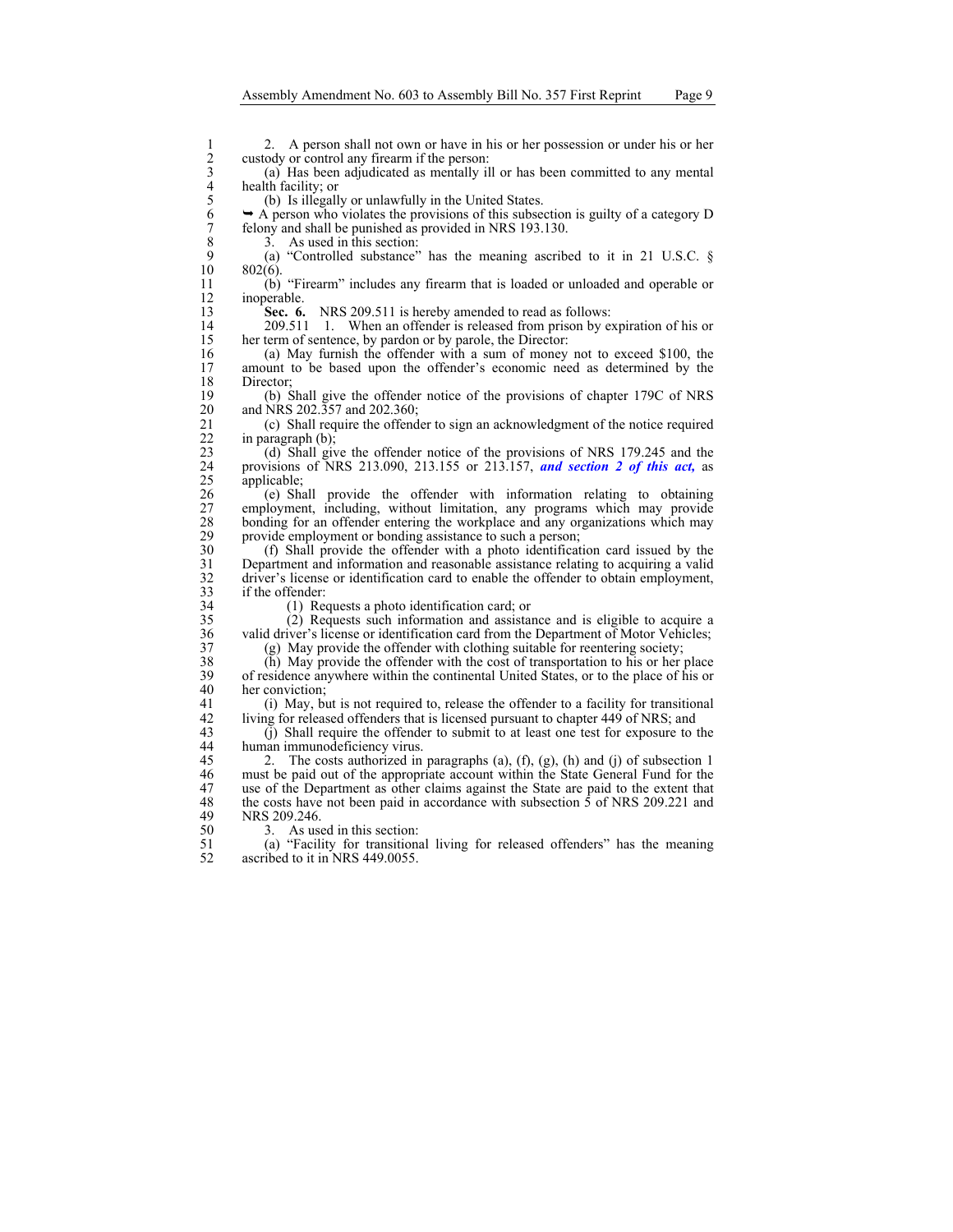date of birth and a color picture of the offender.

Sec. 7. NRS 213.155 is hereby amended to read as follows:

(b) "Photo identification card" means a document which includes the name,<br>
2 date of birth and a color picture of the offender.<br>
3 Sec. 7. NRS 213.155 is hereby amended to read as follows:<br>
4 213.155 1. Except as otherwise 4 213.155 1. Except as otherwise provided in subsection 2 **[**,**]** *and section 2 of this act*, a person who receives an honorable discharge from parole pursuant to NRS 213.154:

7 (a) Is immediately restored to the following civil rights:<br>8 (1) The right to vote; and

8 (1) The right to vote; and  $\begin{array}{cc} (1) & \text{The right to set;} \\ (2) & \text{The right to serve as a} \end{array}$ 

9 (2) The right to serve as a juror in a civil action.<br>10 (b) Four years after the date of his or her honorable 10 (b) Four years after the date of his or her honorable discharge from parole, is restored to the right to hold office. restored to the right to hold office.

12 (c) Six years after the date of his or her honorable discharge from parole, is restored to the right to serve as a juror in a criminal action. restored to the right to serve as a juror in a criminal action.

14 2. Except as otherwise provided in this subsection, the civil rights set forth in subsection 1 are not restored to a person who has received an honorable discharge subsection 1 are not restored to a person who has received an honorable discharge 16 from parole if the person has previously been convicted in this State:<br>17 (a) Of a category A felony.

 $(a)$  Of a category A felony.

18 (b) Of an offense that would constitute a category A felony if committed as of the date of his or her honorable discharge from parole. 19 the date of his or her honorable discharge from parole.<br>20 (c) Of a category B felony involving the use of f

20 (c) Of a category B felony involving the use of force or violence that resulted in substantial bodily harm to the victim. 21 in substantial bodily harm to the victim.<br>22 (d) Of an offense involving the

22 (d) Of an offense involving the use of force or violence that resulted in substantial bodily harm to the victim and that would constitute a category B felony substantial bodily harm to the victim and that would constitute a category B felony

24 if committed as of the date of his or her honorable discharge from parole.<br>25 (e) Two or more times of a felony, unless a felony for which the p 25 (e) Two or more times of a felony, unless a felony for which the person has been convicted arose out of the same act, transaction or occurrence as another 27 felony, in which case the convictions for those felonies shall be deemed to constitute a single conviction for the purposes of this paragraph. 28 constitute a single conviction for the purposes of this paragraph.<br>29  $\rightarrow$  A person described in this subsection may petition a c

29  $\rightarrow$  A person described in this subsection may petition a court of competent jurisdiction for an order granting the restoration of his or her civil rights as set forth 30 jurisdiction for an order granting the restoration of his or her civil rights as set forth in subsection 1. 31 in subsection 1.<br>32 3. Except

32 3. Except for a person subject to the limitations set forth in subsection 2, upon<br>33 bis or her honorable discharge from parole, a person so discharged must be given 33 his or her honorable discharge from parole, a person so discharged must be given an official document which provides:

35 (a) That the person has received an honorable discharge from parole;

36 (b) That the person has been restored to his or her civil rights to vote and to serve as a juror in a civil action as of the date of his or her honorable discharge 37 serve as a juror in a civil action as of the date of his or her honorable discharge  $38$  from parole;<br>39 (c) The

39 (c) The date on which his or her civil right to hold office will be restored to the person pursuant to paragraph (b) of subsection 1; and person pursuant to paragraph (b) of subsection 1; and

41 (d) The date on which his or her civil right to serve as a juror in a criminal action will be restored to the person pursuant to paragraph (c) of subsection 1. 42 action will be restored to the person pursuant to paragraph (c) of subsection 1.<br>43 4. Subject to the limitations set forth in subsection 2, a person who has

Subject to the limitations set forth in subsection 2, a person who has been 44 honorably discharged from parole in this State or elsewhere and whose official 45 documentation of his or her honorable discharge from parole is lost, damaged or 46 destroyed may file a written request with a court of competent jurisdiction to 47 restore his or her civil rights pursuant to this section. Upon verification that the person has been honorably discharged from parole and is eligible to be restored to 48 person has been honorably discharged from parole and is eligible to be restored to the civil rights set forth in subsection 1, the court shall issue an order restoring the the civil rights set forth in subsection 1, the court shall issue an order restoring the 50 person to the civil rights set forth in subsection 1. A person must not be required to pay a fee to receive such an order. 51 pay a fee to receive such an order.<br>52 5. A person who has been h

52 5. A person who has been honorably discharged from parole in this State or elsewhere may present: elsewhere may present: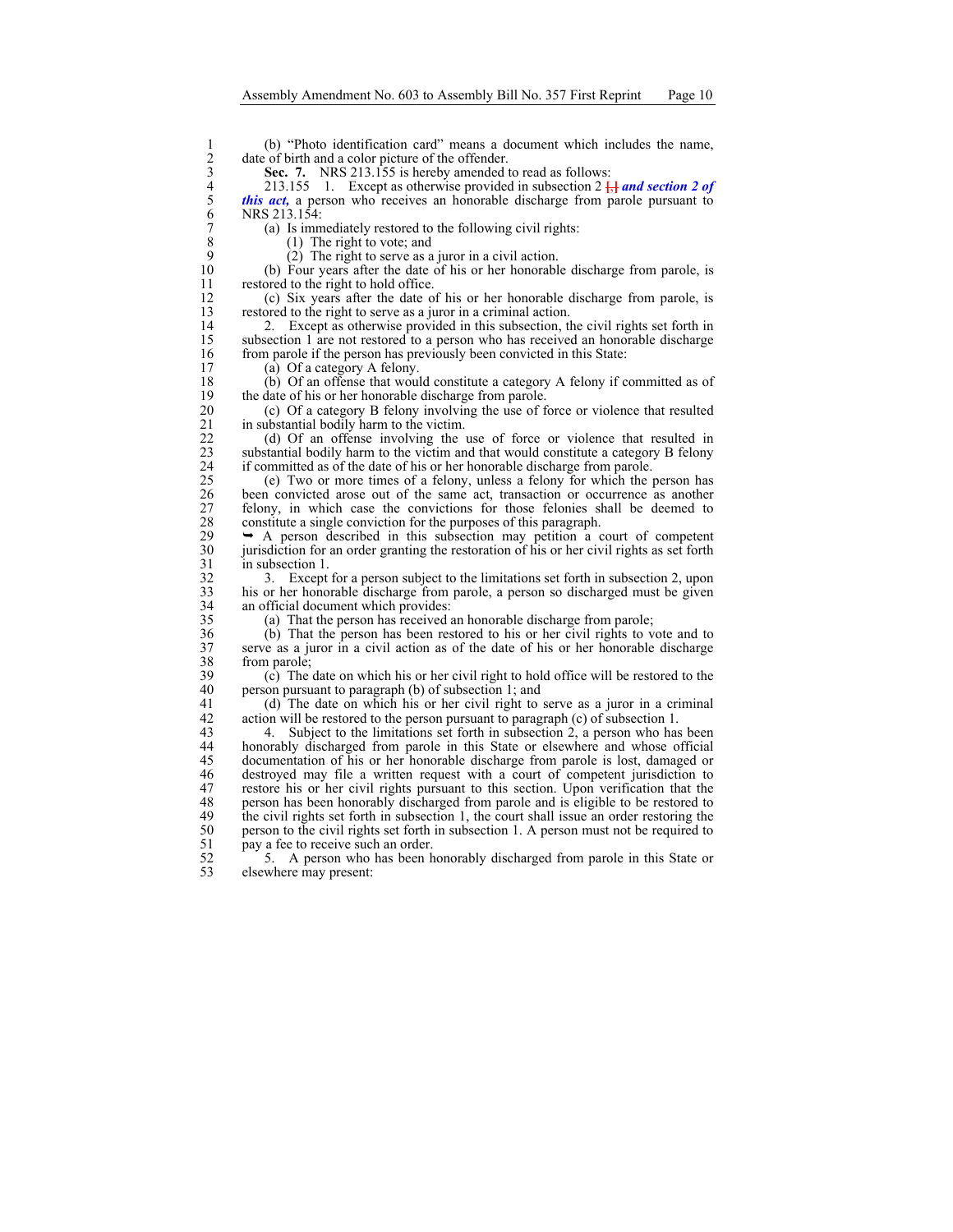(a) Official documentation of his or her honorable discharge from parole, if it<br>
2 contains the provisions set forth in subsection 3; or<br>
3 (b) A court order restoring his or her civil rights,<br>  $\rightarrow$  as proof that the perso contains the provisions set forth in subsection 3; or

(b) A court order restoring his or her civil rights,

 $\rightarrow$  as proof that the person has been restored to the civil rights set forth in subsection 1.

6 6. The Board may adopt regulations necessary or convenient for the purposes 7 of this section.<br>8 Sec. 8.  $\lambda$ 

8 **Sec. 8.** NRS 213.157 is hereby amended to read as follows:<br>9 213.157 1. Except as otherwise provided in subsection 2  $\frac{1}{6}$ 

9 213.157 1. Except as otherwise provided in subsection 2  $\frac{1}{k}$  **and section 2 of** this act, a person convicted of a felony in the State of Nevada who has served his or this act, a person convicted of a felony in the State of Nevada who has served his or 11 her sentence and has been released from prison:

12 (a) Is immediately restored to the following civil rights:<br>13 (1) The right to vote; and

 $(1)$  The right to vote; and

14 (2) The right to serve as a juror in a civil action.<br>15 (b) Four years after the date of his or her release from

15 (b) Four years after the date of his or her release from prison, is restored to the 16 right to hold office.<br>17 (c) Six years at

17 (c) Six years after the date of his or her release from prison, is restored to the 18 right to serve as a juror in a criminal action.<br>19 2. Except as otherwise provided in thi

19 2. Except as otherwise provided in this subsection, the civil rights set forth in 20 subsection 1 are not restored to a person who has been released from prison if the subsection 1 are not restored to a person who has been released from prison if the 21 person has previously been convicted in this State:<br>22 (a) Of a category A felony.

22 (a) Of a category A felony.<br>23 (b) Of an offense that would (b) Of an offense that would constitute a category A felony if committed as of 24 the date of his or her release from prison.<br>25 (c) Of a category B felony involving

25 (c) Of a category B felony involving the use of force or violence that resulted in substantial bodily harm to the victim.

27 (d) Of an offense involving the use of force or violence that resulted in substantial bodily harm to the victim and that would constitute a category B felony 28 substantial bodily harm to the victim and that would constitute a category B felony if committed as of the date of his or her release from prison. 29 if committed as of the date of his or her release from prison.<br>30 (e) Two or more times of a felony, unless a felony fo

30 (e) Two or more times of a felony, unless a felony for which the person has 31 been convicted arose out of the same act, transaction or occurrence as another felony, in which case the convictions for those felonies shall be deemed to 32 felony, in which case the convictions for those felonies shall be deemed to constitute a single conviction for the purposes of this paragraph. 33 constitute a single conviction for the purposes of this paragraph.<br>34  $\rightarrow$  A person described in this subsection may petition a c

 $\rightarrow$  A person described in this subsection may petition a court of competent 35 jurisdiction for an order granting the restoration of his or her civil rights as set forth 36 in subsection 1.<br>37 3. Except

37 3. Except for a person subject to the limitations set forth in subsection 2, upon 138 bis or her release from prison, a person so released must be given an official 38 his or her release from prison, a person so released must be given an official 39 document which provides:<br>40 (a) That the person has

(a) That the person has been released from prison;

41 (b) That the person has been restored to his or her civil rights to vote and to serve as a juror in a civil action as of the date of his or her release from prison. 42 serve as a juror in a civil action as of the date of his or her release from prison;<br>43 (c) The date on which his or her civil right to hold office will be restored to

43 (c) The date on which his or her civil right to hold office will be restored to the 44 person pursuant to paragraph (b) of subsection 1; and

45 (d) The date on which his or her civil right to serve as a juror in a criminal action will be restored to the person pursuant to paragraph (c) of subsection 1. action will be restored to the person pursuant to paragraph  $(c)$  of subsection 1.

47 4. Subject to the limitations set forth in subsection 2, a person who has been<br>48 released from prison in this State or elsewhere and whose official documentation of 48 released from prison in this State or elsewhere and whose official documentation of his or her release from prison is lost, damaged or destroyed may file a written his or her release from prison is lost, damaged or destroyed may file a written 50 request with a court of competent jurisdiction to restore his or her civil rights<br>51 pursuant to this section. Upon verification that the person has been released from 51 pursuant to this section. Upon verification that the person has been released from prison and is eligible to be restored to the civil rights set forth in subsection 1, the 52 prison and is eligible to be restored to the civil rights set forth in subsection 1, the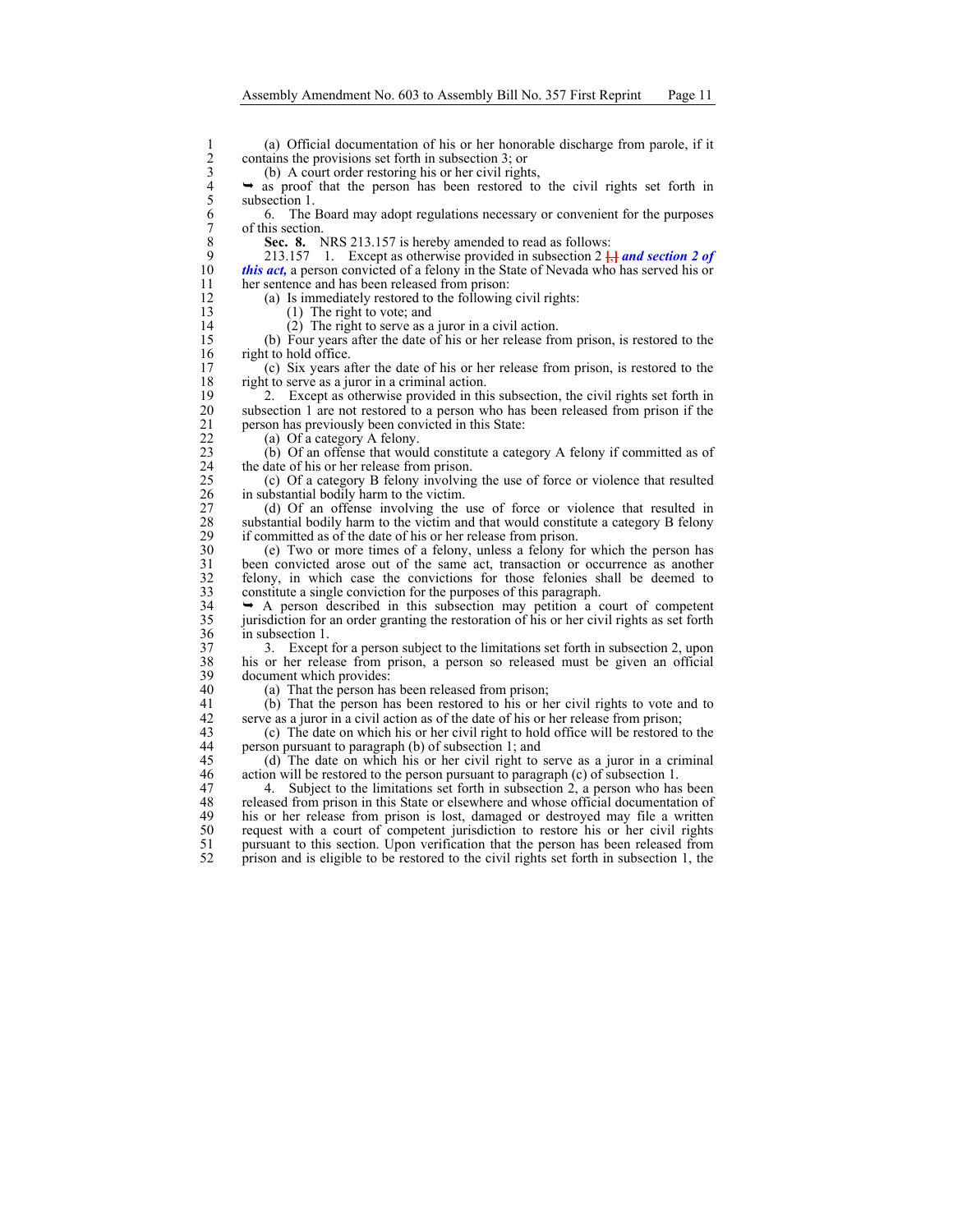subsection 1. A person must not be required to pay a fee to receive such an order.

3 5. A person who has been released from prison in this State or elsewhere may present:

1 court shall issue an order restoring the person to the civil rights set forth in subsection 1. A person must not be required to pay a fee to receive such an order.<br>
5. A person who has been released from prison in this S 5 (a) Official documentation of his or her release from prison, if it contains the provisions set forth in subsection 3; or

7 (b) A court order restoring his or her civil rights,<br> $8 \rightarrow$  as proof that the person has been restored to  $8 \rightarrow$  as proof that the person has been restored to the civil rights set forth in subsection 1. 9 subsection 1.<br>10 Sec. 9.

**Sec. 9.** NRS 293.540 is hereby amended to read as follows: 11 293.540 The county clerk shall cancel the registration:

12 1. If the county clerk has personal knowledge of the death of the person<br>13 registered, or if an authenticated certificate of the death of any elector is filed in the registered, or if an authenticated certificate of the death of any elector is filed in the 14 county clerk's office.<br>15 2 If the county

2. If the county clerk is provided a certified copy of a court order stating that 16 the court specifically finds by clear and convincing evidence that the person registered lacks the mental capacity to vote because he or she cannot communicate. registered lacks the mental capacity to vote because he or she cannot communicate, 18 with or without accommodations, a specific desire to participate in the voting  $\begin{array}{cc} 19 & \text{process.} \\ 20 & 3. \end{array}$ 

20 3. Upon the determination that the person registered has been convicted of a felony unless: 21 felony unless:<br>22 (a) If the

22 (a) If the person registered was convicted of a felony in this State, the right to vote of the person has been restored pursuant to the provisions of NRS 213.090, 23 vote of the person has been restored pursuant to the provisions of NRS 213.090, 24 213.155 or 213.157 *a l**or section 2 of this act.* (b) If the person registered was convicted

25 (b) If the person registered was convicted of a felony in another state, the right to vote of the person has been restored pursuant to the laws of the state in which the 26 to vote of the person has been restored pursuant to the laws of the state in which the 27 person was convicted.<br>28 4. Upon the pro-

28 4. Upon the production of a certified copy of the judgment of any court directing the cancellation to be made. 29 directing the cancellation to be made.<br>30  $\frac{5}{2}$  Upon the request of any regis

30 5. Upon the request of any registered voter to affiliate with any political party 31 or to change affiliation, if that change is made before the end of the last day to 32 register to vote in the election.<br>33 6. At the request of the p

33 6. At the request of the person registered.<br>34 7. If the county clerk has discovered an i

34 7. If the county clerk has discovered an incorrect registration pursuant to the 35 provisions of NRS 293.5235, 293.530 or 293.535 and the elector has failed to 36 respond or appear to vote within the required time.<br>37 8. As required by NRS 293.541.

37 8. As required by NRS 293.541.<br>38 9. Upon verification that the app 38 9. Upon verification that the application to register to vote is a duplicate if the 39 county clerk has the original or another duplicate of the application on file in the county clerk's office.

41 **Sec. 10.** NRS 293.543 is hereby amended to read as follows:<br>42 293.543 1. If the registration of an elector is cancell

42 293.543 1. If the registration of an elector is cancelled pursuant to subsection 2 of NRS 293.540, the county clerk shall reregister the elector upon subsection 2 of NRS 293.540, the county clerk shall reregister the elector upon 44 notice from the clerk of the district court that the elector has been found by the 45 district court to have the mental capacity to vote. The court must include the finding 46 in a court order and, not later than 30 days after issuing the order, provide a 47 certified copy of the order to the county clerk of the county in which the person is a resident and to the Office of the Secretary of State. 48 resident and to the Office of the Secretary of State.<br>49 2. If the registration of an elector is cancel

2. If the registration of an elector is cancelled pursuant to subsection 3 of 50 NRS 293.540, the elector may reregister after presenting satisfactory evidence which demonstrates that the elector's: 51 which demonstrates that the elector's:<br>52 (a) Conviction has been overturned

 $52$  (a) Conviction has been overturned; or  $53$  (b) Civil rights have been restored:

 $(b)$  Civil rights have been restored: